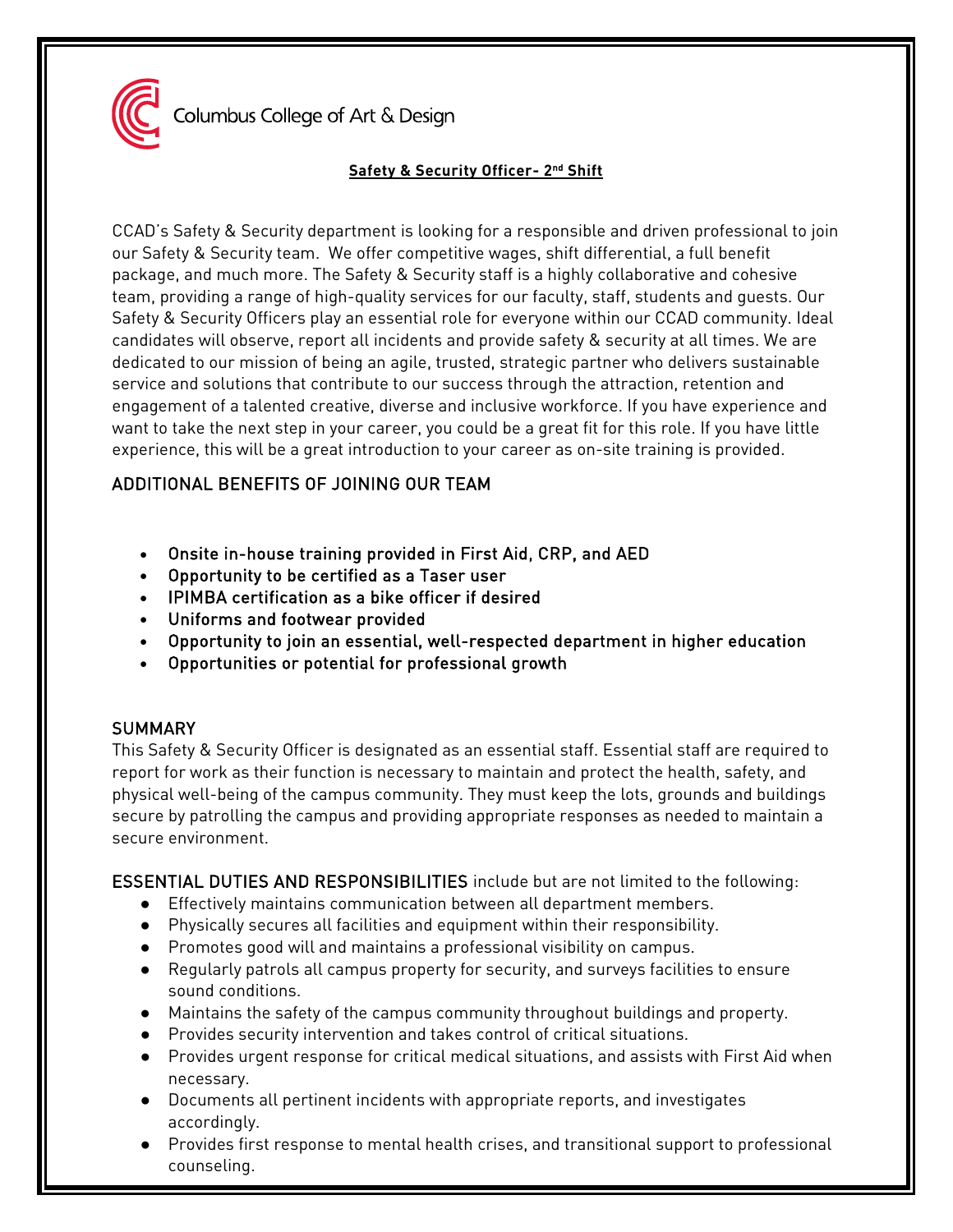- Provides escort service within specified areas to students, faculty and staff upon request.
- Contact outside sources of emergency service as necessary.
- Enforces College parking policies and issues parking tickets as necessary.
- May patrol and respond to critical situations by bike, once (or "if") certified.

## QUALIFICATIONS

To perform this job successfully, an individual must be able to perform each essential duty satisfactorily. The requirements listed below are representative of the knowledge, skill, and/or ability required.

- Customer service skills
- A valid driver's license
- Ability to set priorities that accurately reflect relative importance of duties
- Time management skills
- $\bullet$  Ability to work independently within a team
- Proactive, creative problem solving approach.
- Proficiency in Microsoft Outlook, and Word or ability to learn

# EDUCATION and/or EXPERIENCE

- High school diploma or general education degree (GED) required.
- Security patrol experience of at least (1) one year is preferred or an equivalent work experience dealing with students or the general public.
- Work experience that shows an aptitude for growth and the ability to communicate across diverse populations will also be valued and considered.
- Exposure to a College campus environment is a plus but not required.

## LANGUAGE SKILLS

- Ability to read and interpret documents such as safety rules, operating and maintenance instructions, and procedure manuals.
- Ability to write routine reports and correspondence.
- Ability to speak effectively before small groups of customers or employees of the organization.

## MATHEMATICAL SKILLS

- Ability to add, subtract, multiply, and divide in all units of measure, using whole numbers, common fractions, and decimals.
- Ability to compute rate, ratio, and percent and to interpret bar graphs.

## REASONING ABILITY

- Ability to solve practical problems and deal with a variety of concrete variables in situations where only limited standardization exists.
- Ability to interpret a variety of instructions furnished in written, oral, diagram, or schedule form.

## PHYSICAL DEMANDS

- The employee is regularly required to walk.
- The employee frequently is required to stand; use hands to finger, handle, or feel; reach with hands and arms; and talk or hear.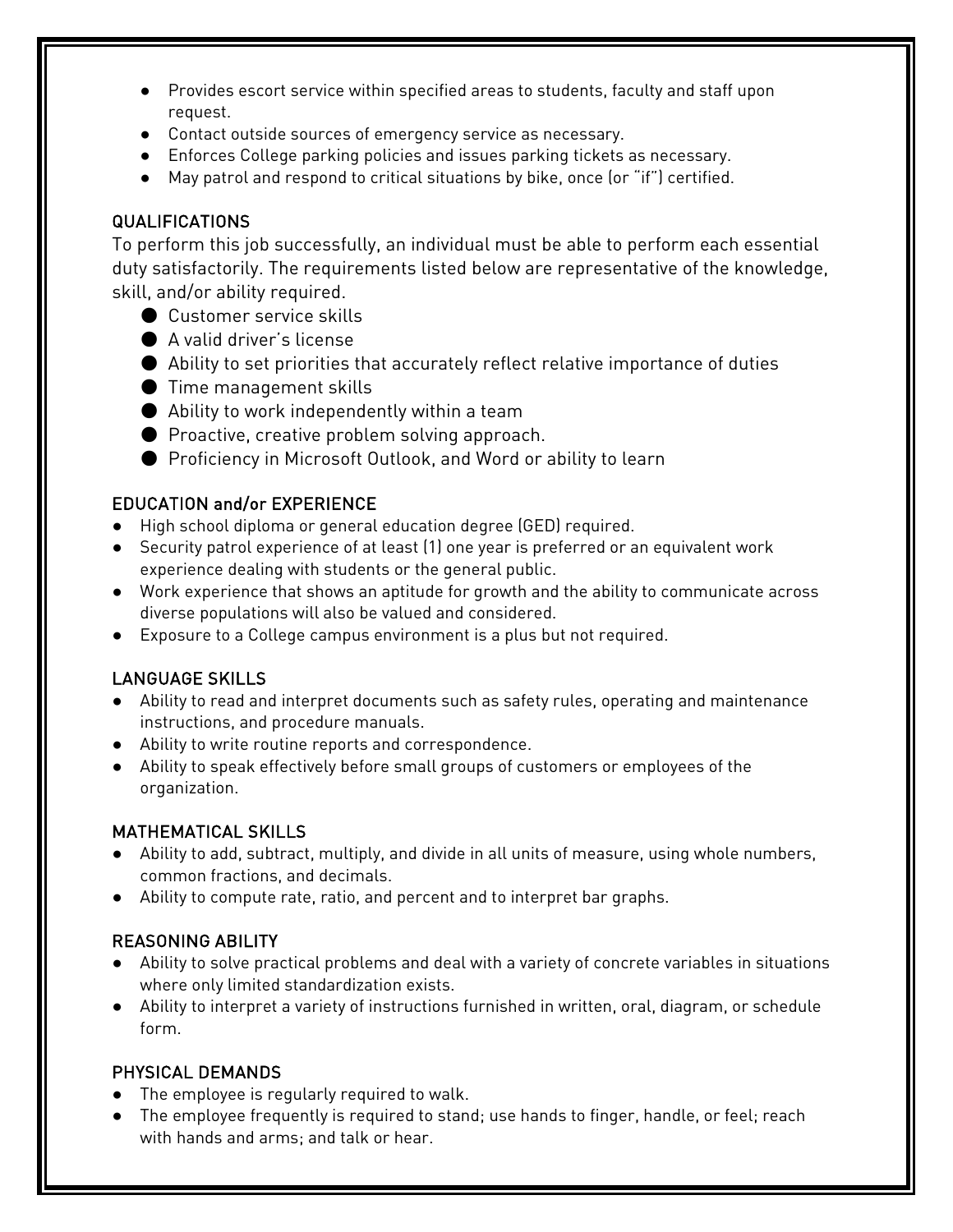- The employee is occasionally required to sit; climb or balance; stoop, kneel, crouch, or crawl; and taste or smell.
- The employee must occasionally lift and/or move up to 50 pounds.
- Specific vision abilities required by this job include close vision, distance vision, color vision, peripheral vision, depth perception, and ability to adjust focus.

#### WORK ENVIRONMENT

- The employee is regularly exposed to outside weather conditions.
- The employee is frequently exposed to wet and/or humid conditions.
- The employee is occasionally exposed to moving mechanical parts, fumes or airborne particles, toxic or caustic chemicals, extreme cold, and extreme heat.

The noise level in the work environment is usually moderate.

COMPENSATION: This position is full-time, non-exempt. Compensation is commensurate on experience and qualifications. CCAD offers a benefits package including: vacation time, additional paid time off while the college is closed during winter break, sick time accrual, health and dental insurance, life and disability insurance, 403B retirement contribution, tuition remission, campus parking, and free admission to the Columbus Museum of Art.

HOW TO APPLY: Visit [www.ccad.applicantpro.com/jobs/ t](http://www.ccad.applicantpro.com/jobs/)o submit your application. When asked to upload application materials, please submit a resume/CV and a cover letter. If you are applying from any website other than CCAD or Indeed, you will receive a follow up email 3 hours after your initial submission directing you to follow the link and complete your application. You must complete this twostep process, or your application will be considered INCOMPLETE.

#### CCAD Vaccination Requirement Notice

Columbus College of Art & Design (CCAD) is committed to protecting our students, employees, and our communities from COVID-19. Toward that goal, and in consideration of guidance released by the state of Ohio, the U.S. Centers for Disease Control and Prevention (CDC), and a variety of public health authorities and professional organizations, CCAD is implementing a vaccination requirement policy for its students and employees.

All employees, including on-campus, hybrid, or fully remote status, are required to receive the Covid-19 vaccination as determined by CCAD and provide proof of their fully vaccinated status upon hire. Reasonable Accommodation: Employees in need of an exemption from this policy requirement due to a medical reason, or because of a sincerely held religious belief must request a Request for Exemption form from Human Resources to begin the interactive accommodation process after an official offer of employment is accepted. Accommodations will be considered and/or granted where they do not cause CCAD undue hardship or pose a direct threat to the health and safety of others.

Please direct any questions regarding this notice to Human Resources at humanresources accad.edu. \*CCAD reserves the right to modify, supplement, revise, or rescind any part of this notice as it deems necessary or appropriate with notification.

#### About CCAD:

[Columbus College of Art & Design](https://www.ccad.edu/) teaches a diverse undergraduate and graduate student body in the midst of a thriving creative community in Columbus, Ohio. Founded in 1879, CCAD is one of the oldest private, accredited, and nonprofit art and design colleges in the United States. CCAD offers 11 BFA programs in a variety of visual art and design disciplines, a Master of Fine Arts in Visual Arts, and a Master of Professional Studies in Retail Design that produce graduates equipped to shape culture and